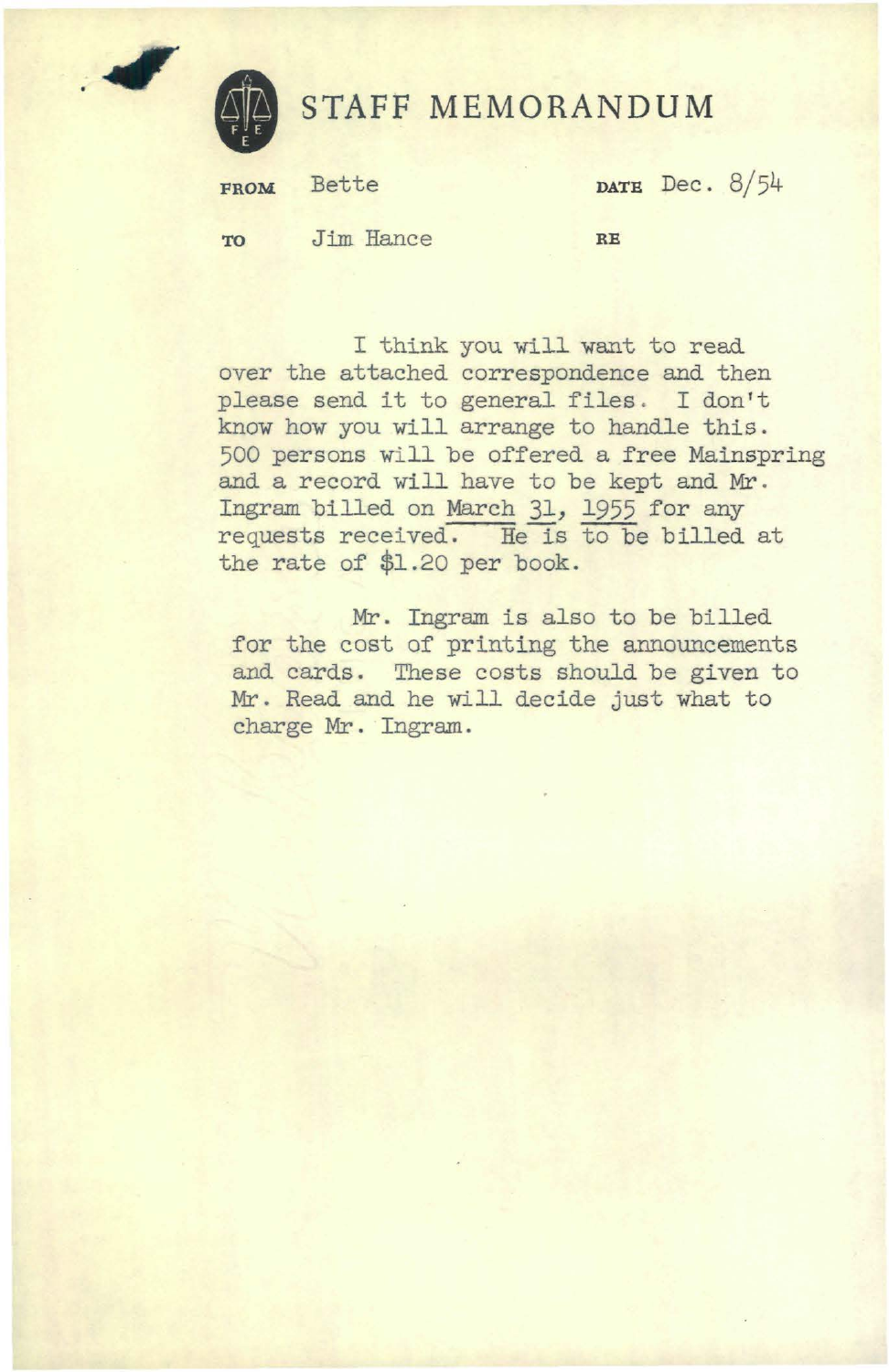December 8, 1954

Mr. L. J. Ingram, President Capital Finance Corporation 42 East Gay Street Columbus, Ohio

Dear Mr . Ingram:

Thanks so much for your letter of the 6th. We shall go ahead and print 500 copies of the message about Mainspring and shall send these to you along with 500 reply cards .

I shall also use your message as an example of what others ought to use.

You are quite right about Frank Chodorov being a cigar smoker. I know he will be pleased to have this gift from you.

My best!

Cordially,

Leonard E. Read

LER:bf

P.S. I am sending a copy of Mainspring to you under separate cover to replace the one you have mislaid.

Grace -- Please have 1500 of these made up and send 500 directly to Mr. Ingram and 1000 here for Mr. Read's use. Ask them to keep type standing and if we have other requests, we can merely change name of company and man's name. Also, please have  $500$ cards made up as per attached, and have these sent to Mr. Ingram. Please let Mr. Read know when these (announcements and cards) are shipped so that he can write Mr. Ingram. Also let Mr. Read know cost of printing announcement and cerd (final costs) as soon as possible. Please talk to Dr. Bierly about this on Thursday as he has an idea about where it should be done.